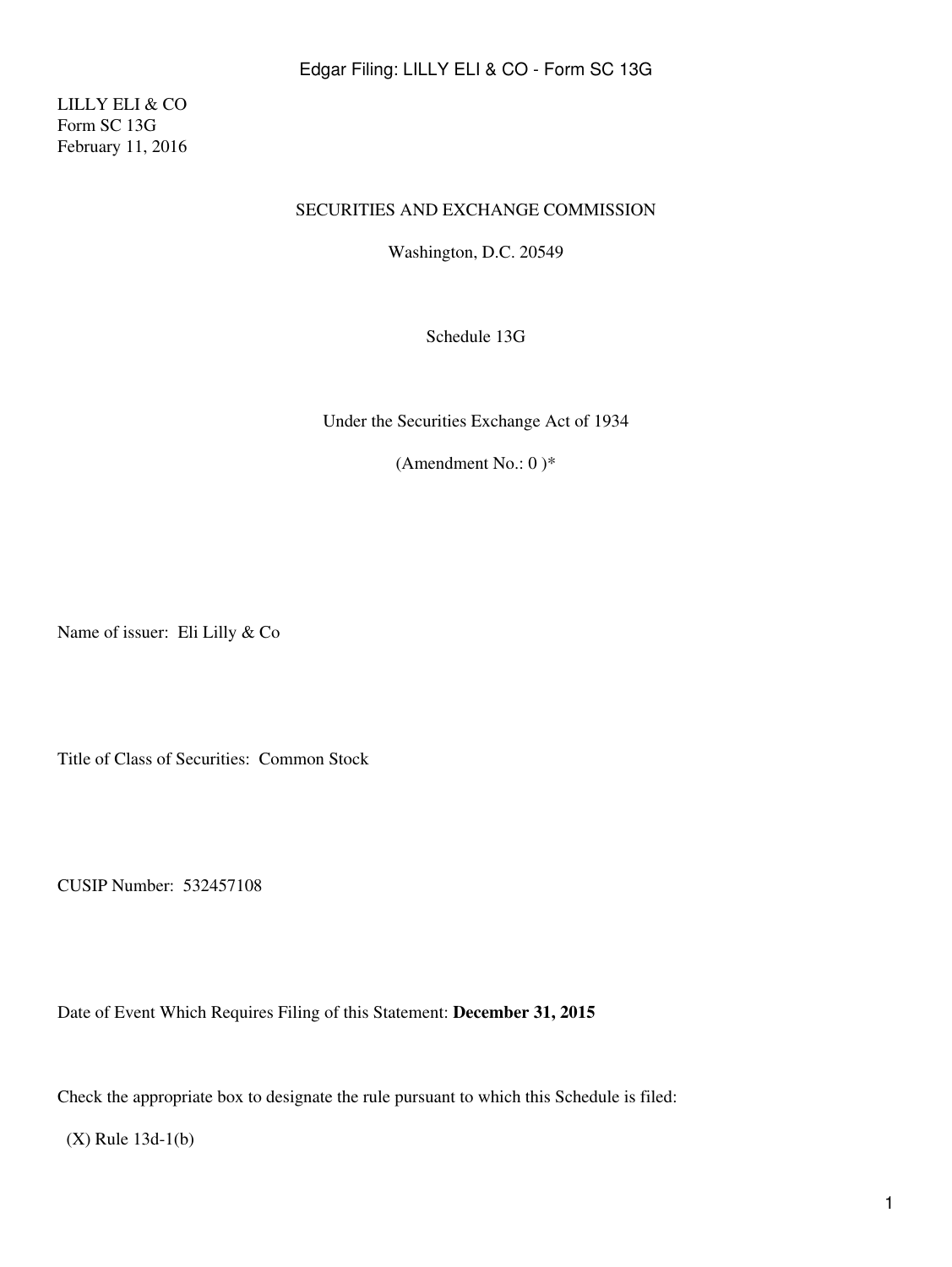( ) Rule 13d-1(c)

( ) Rule 13d-1(d)

 \*The remainder of this cover page shall be filled out for a reporting person's initial filing on this form with respect to the subject class of securities, and for any subsequent amendment containing information which would alter the disclosures provided in a prior cover page.

 The information required in the remainder of this cover page shall not be deemed to be "filed" for the purpose of Section 18 of the Securities Exchange Act of 1934 ("Act") or otherwise subject to the liabilities of that section of the Act but shall be subject to all other provisions of the Act (however, see the Notes).

(Continued on the following page(s))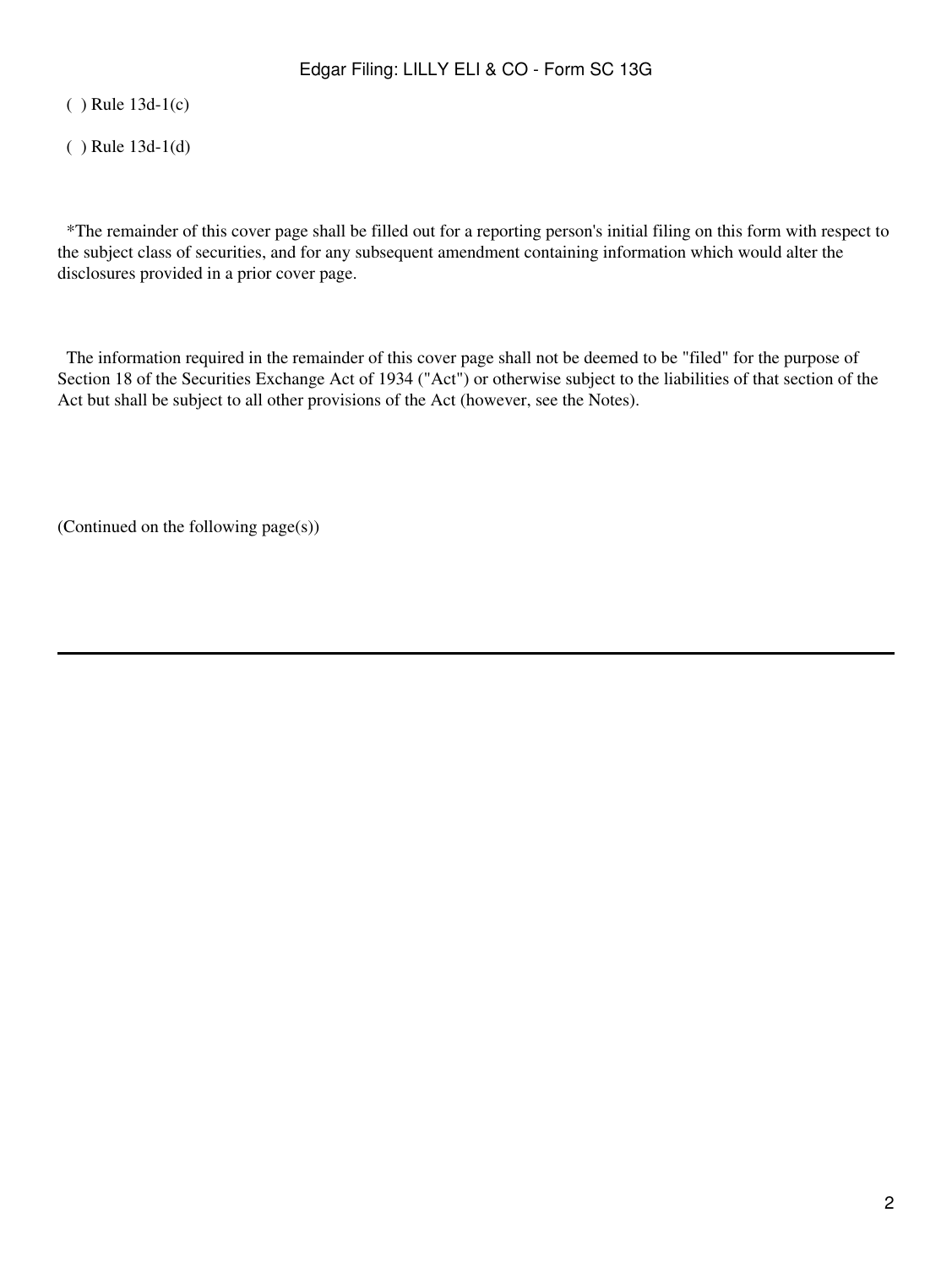13G

CUSIP No.: 532457108

## 1. NAME OF REPORTING PERSON

#### S.S. OR I.R.S. IDENTIFICATION NO. OF ABOVE PERSON

The Vanguard Group - 23-1945930

# 2. CHECK THE APPROPRIATE [LINE] IF A MEMBER OF A GROUP

A. B.  $\underline{X}$ 

3. SEC USE ONLY

# 4. CITIZENSHIP OF PLACE OF ORGANIZATION

Pennsylvania

(For questions 5-8, report the number of shares beneficially owned by each reporting person with:)

## 5. SOLE VOTING POWER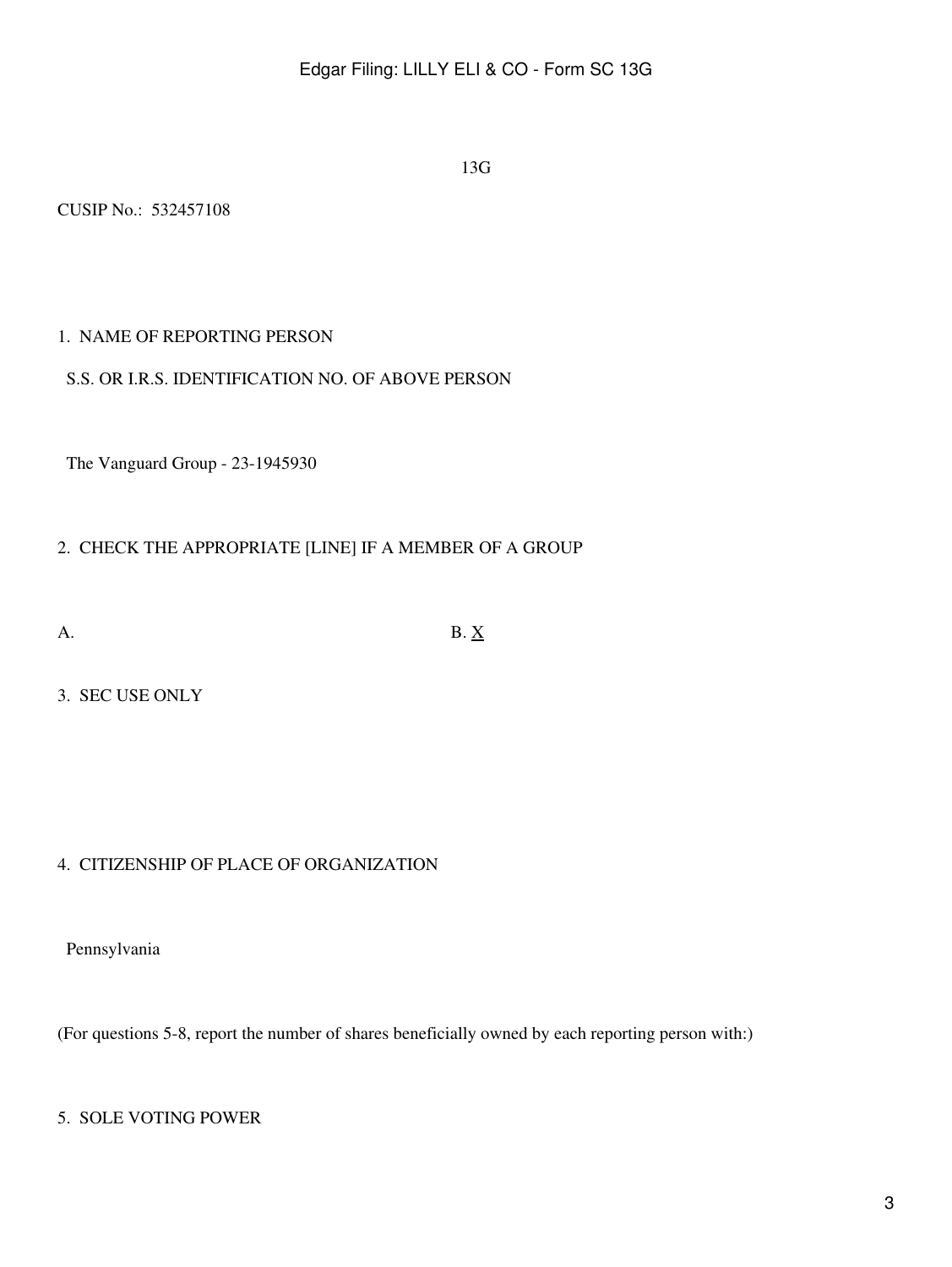1,832,006

#### 6. SHARED VOTING POWER

100,100

#### 7. SOLE DISPOSITIVE POWER

57,973,673

## 8. SHARED DISPOSITIVE POWER

1,939,506

# 9. AGGREGATE AMOUNT BENEFICIALLY OWNED BY EACH REPORTING PERSON

59,913,179

# 10. CHECK BOX IF THE AGGREGATE AMOUNT IN ROW (9) EXCLUDES CERTAIN SHARES

N/A

# 11. PERCENT OF CLASS REPRESENTED BY AMOUNT IN ROW 9

5.40%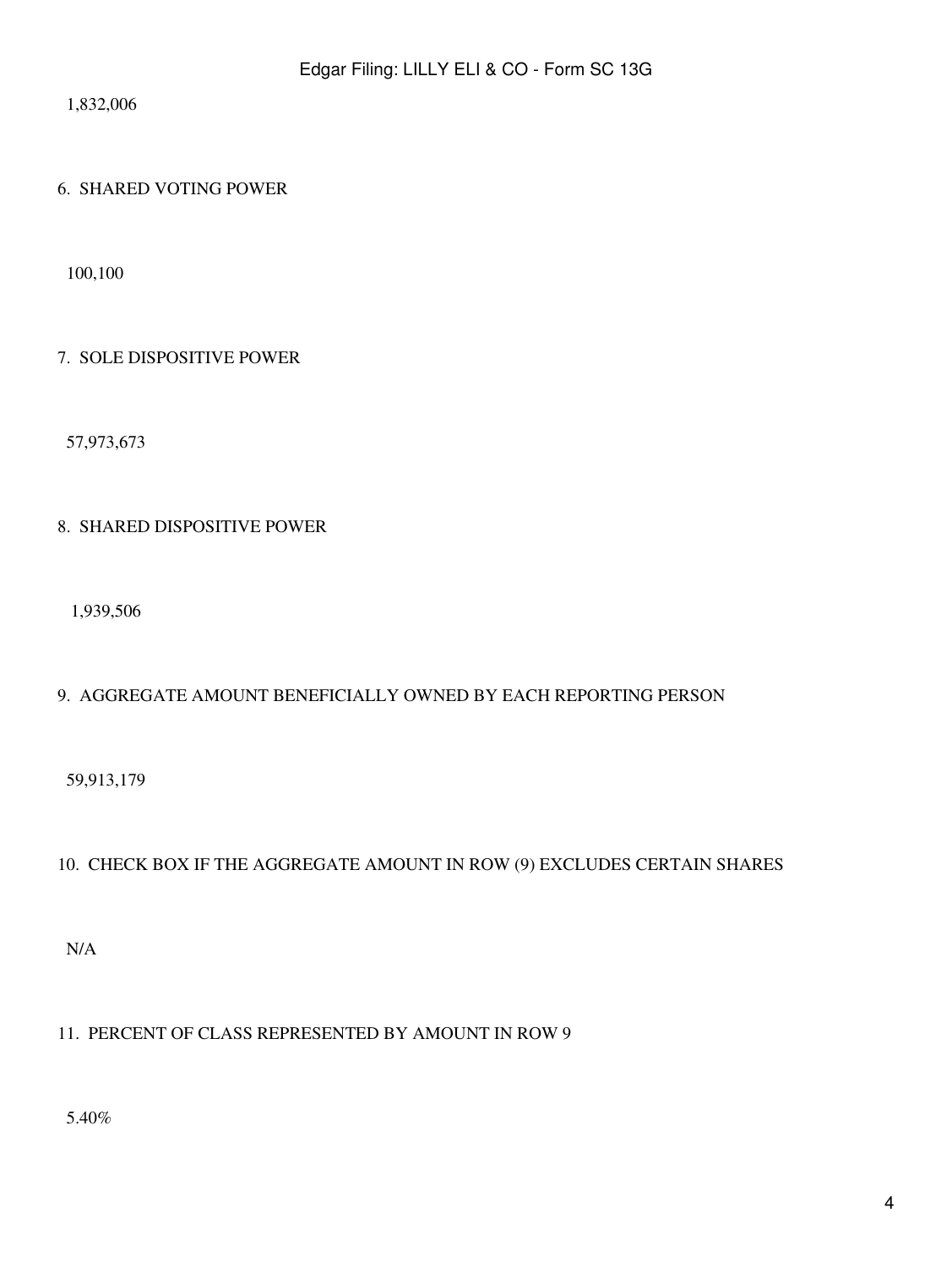# 12. TYPE OF REPORTING PERSON

IA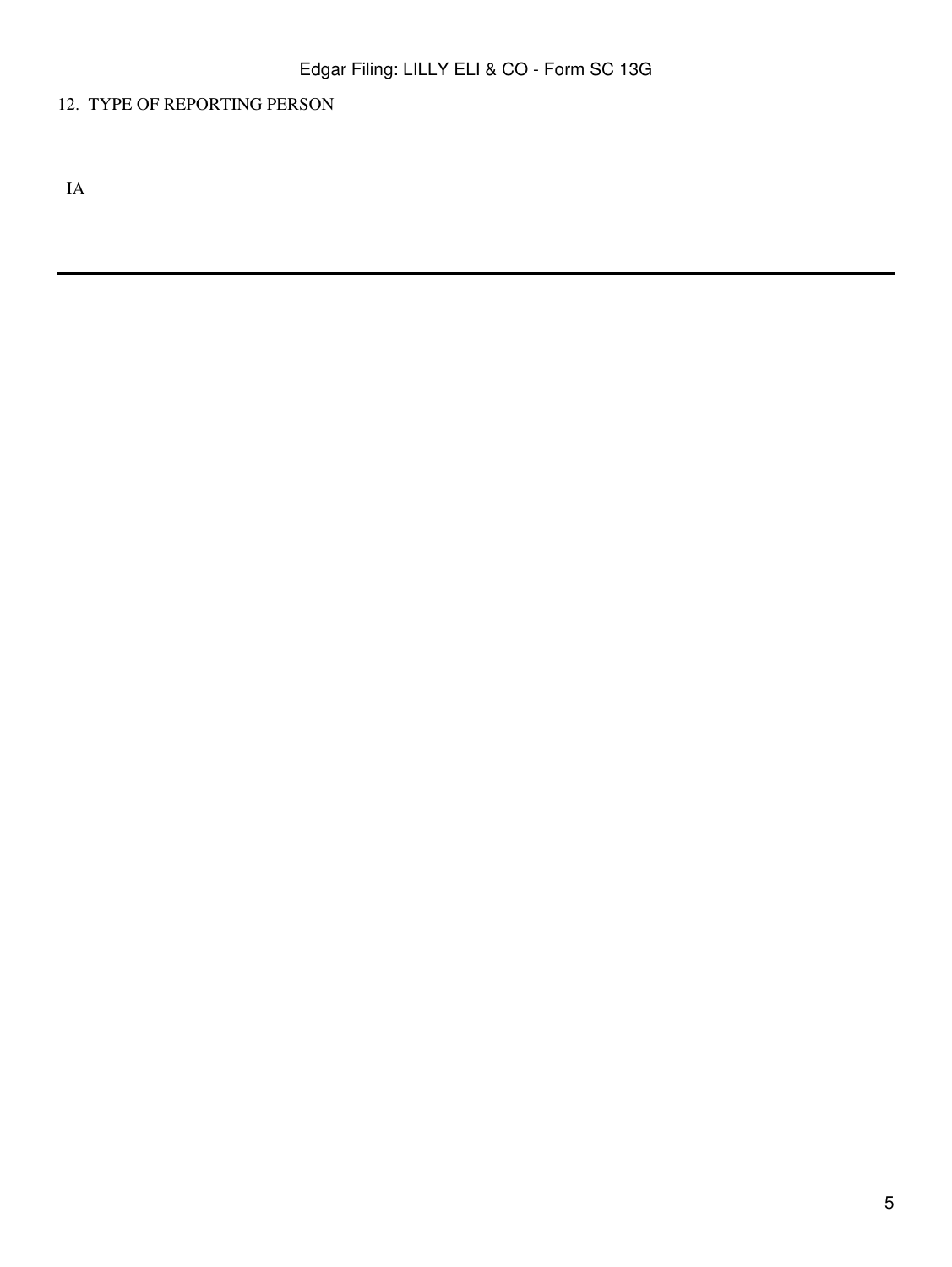## Edgar Filing: LILLY ELI & CO - Form SC 13G

#### SECURITIES AND EXCHANGE COMMISSION

Washington, D.C. 20549

#### SCHEDULE 13G

Under the Securities Act of 1934

Check the following [line] if a fee is being paid with this statement N/A

Item 1(a) - Name of Issuer:

Eli Lilly & Co

Item 1(b) - Address of Issuer's Principal Executive Offices:

Lilly Corporate Center

Indianapolis, Indiana, 46285

Item 2(a) - Name of Person Filing:

The Vanguard Group - 23-1945930

Item 2(b) – Address of Principal Business Office or, if none, residence: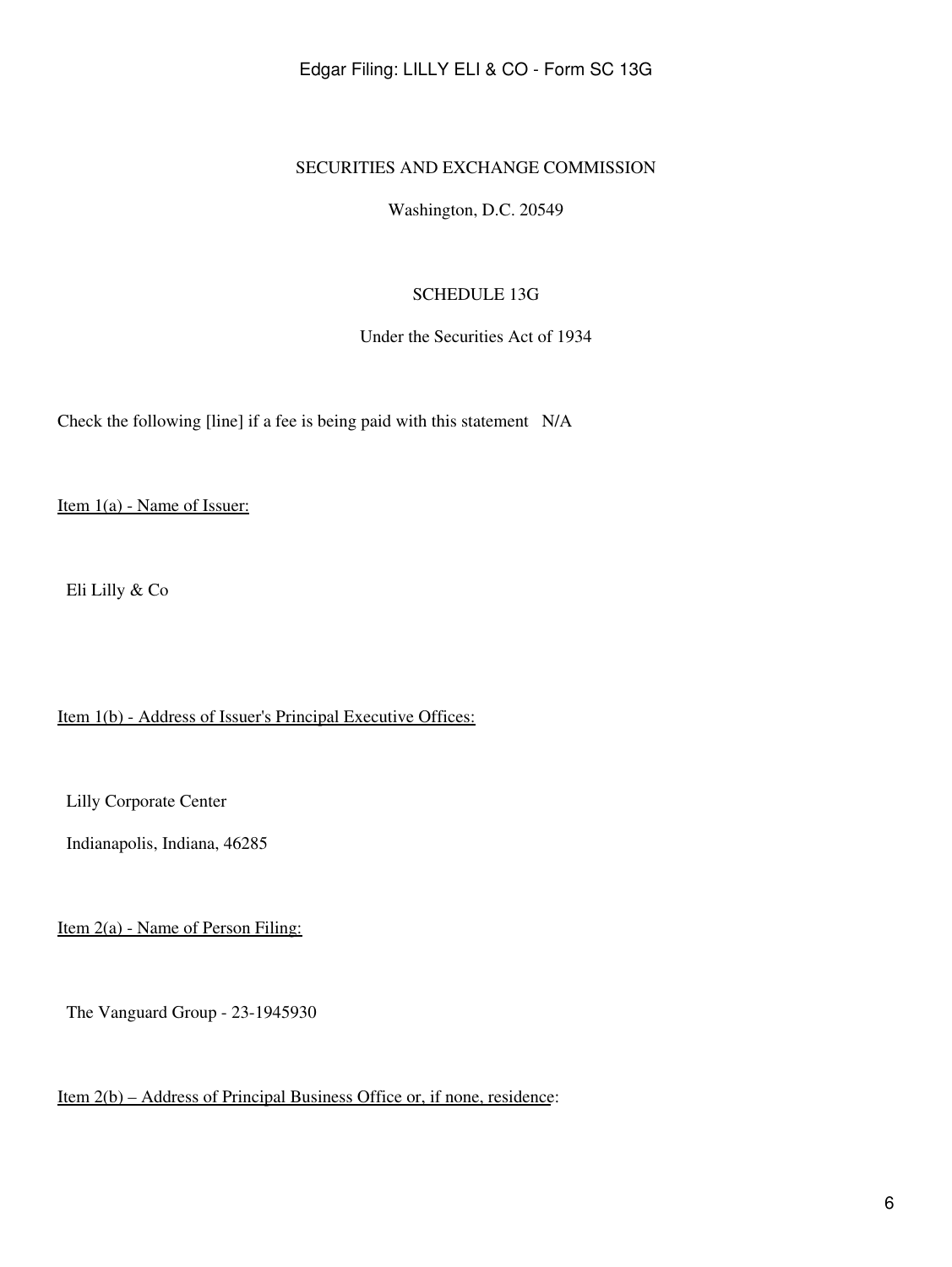100 Vanguard Blvd.

Malvern, PA 19355

Item  $2(c)$  – Citizenship:

Pennsylvania

Item 2(d) - Title of Class of Securities:

Common Stock

Item 2(e) - CUSIP Number

532457108

Item 3 - Type of Filing:

 This statement is being filed pursuant to Rule 13d-1. An investment adviser in accordance with §240.13d-1(b)(1)(ii)(E).

Item 4 - Ownership:

(a) Amount Beneficially Owned:

59,913,179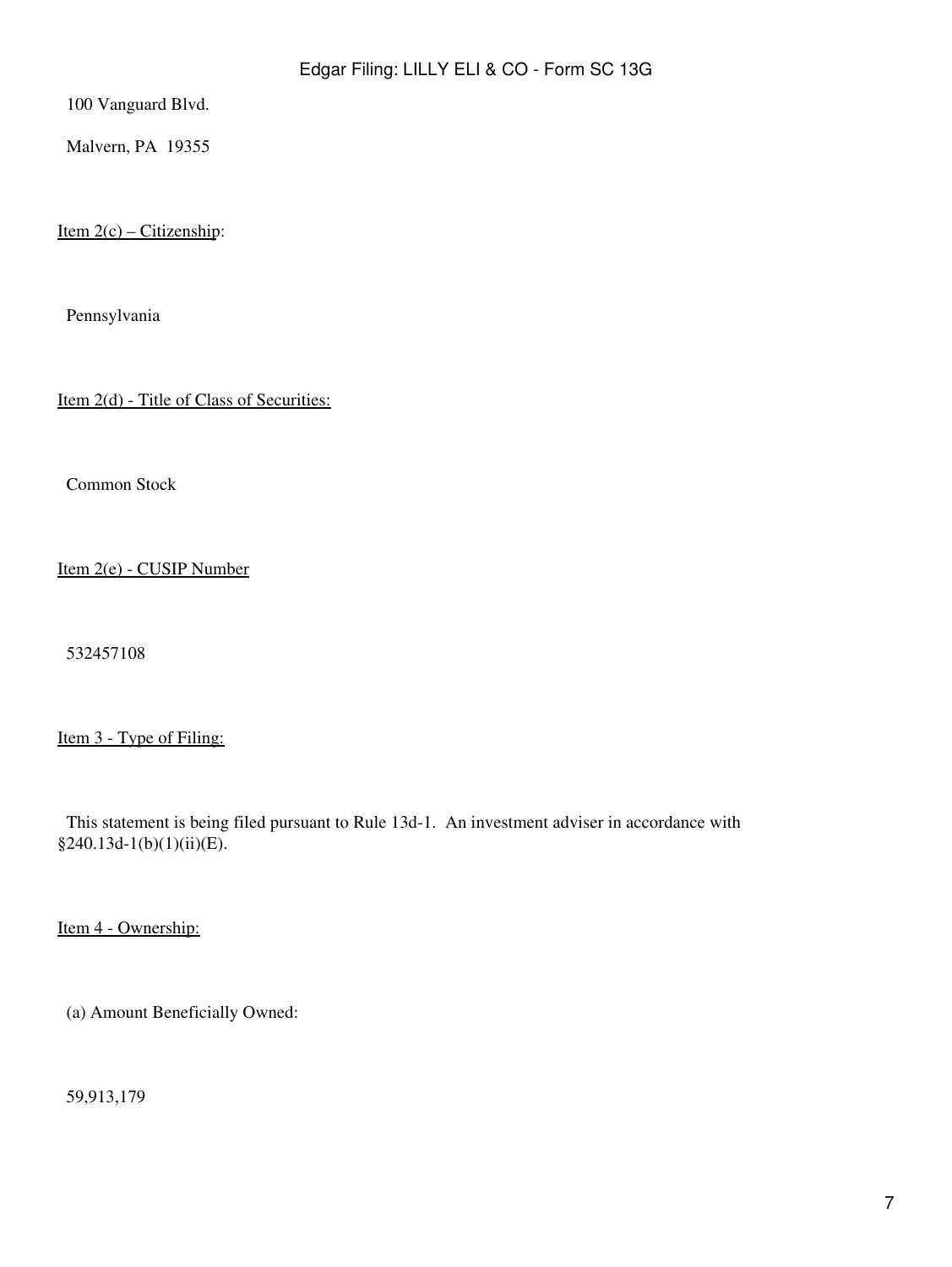(b) Percent of Class:

5.40%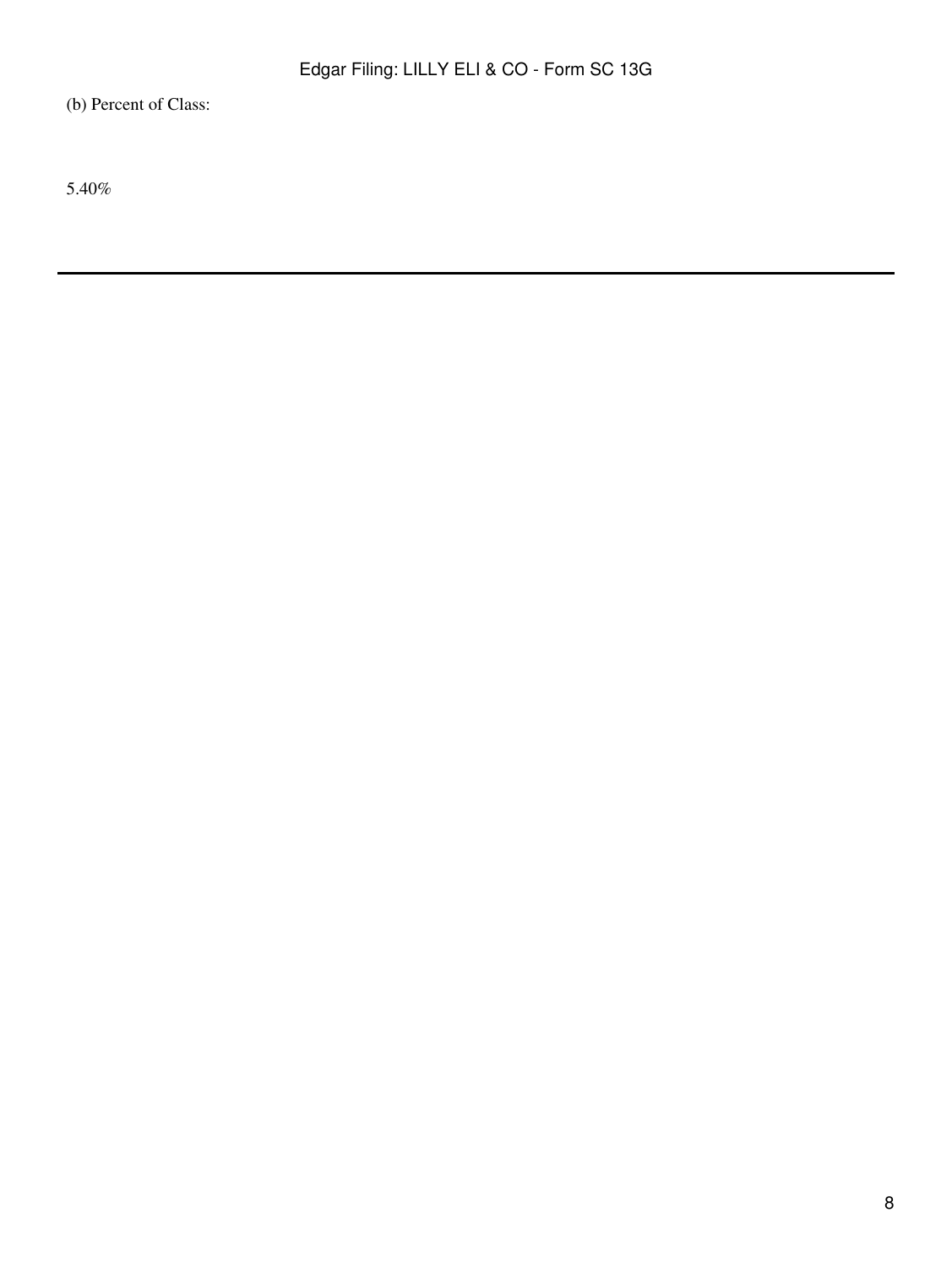- (c) Number of shares as to which such person has:
- (i) sole power to vote or direct to vote: 1,832,006
- (ii) shared power to vote or direct to vote: 100,100
- (iii) sole power to dispose of or to direct the disposition of: 57,973,673
- (iv) shared power to dispose or to direct the disposition of: 1,939,506

#### Comments:

#### Item 5 - Ownership of Five Percent or Less of a Class:

Not Applicable

# Item 6 - Ownership of More Than Five Percent on Behalf of Another Person:

Not applicable

# Item 7 - Identification and Classification of the Subsidiary Which Acquired The Security Being Reported on by the Parent Holding Company: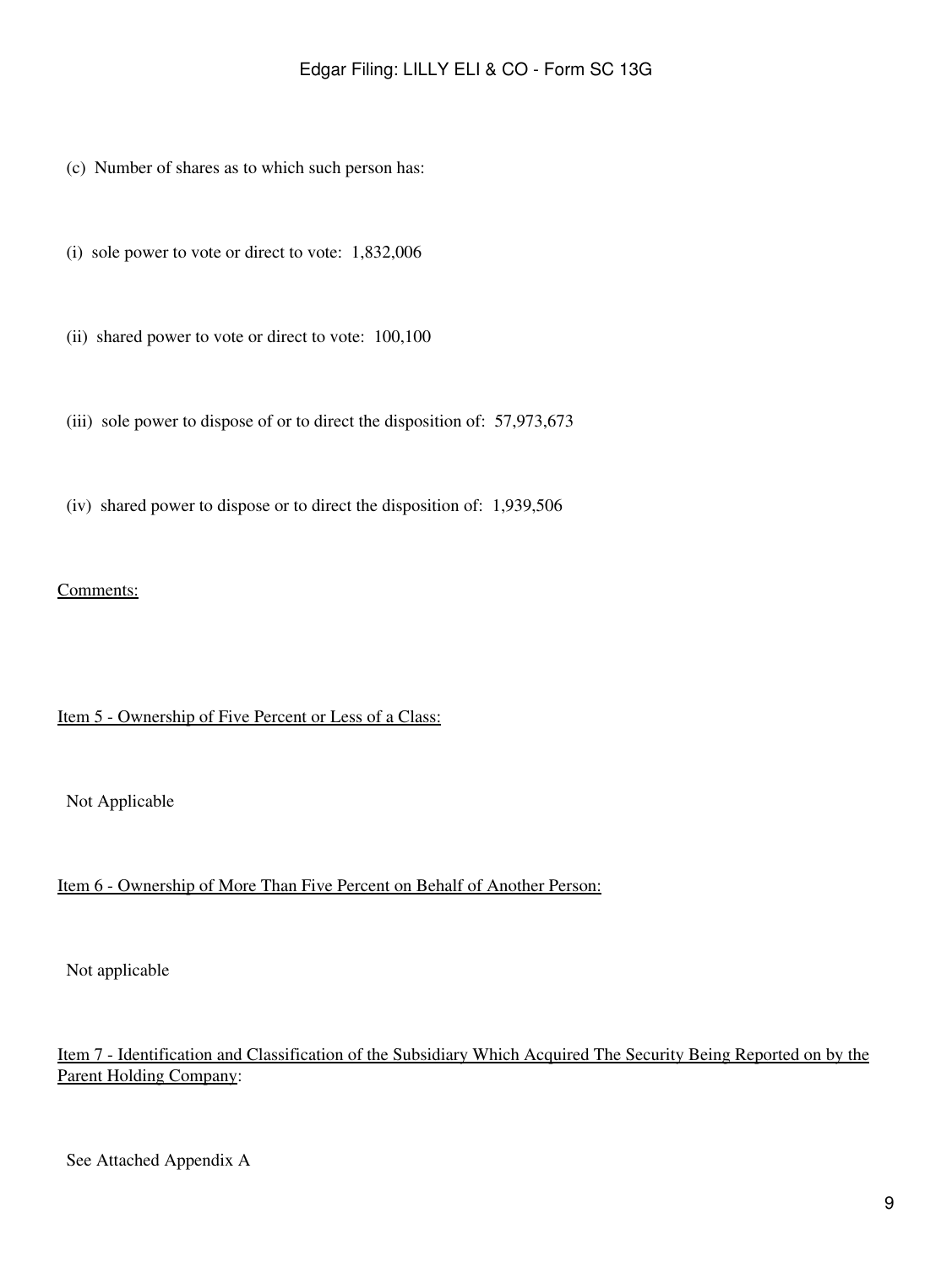# Item 8 - Identification and Classification of Members of Group:

Not applicable

Item 9 - Notice of Dissolution of Group:

Not applicable

#### Item 10 - Certification:

 By signing below I certify that, to the best of my knowledge and belief, the securities referred to above were acquired in the ordinary course of business and were not acquired for the purpose of and do not have the effect of changing or influencing the control of the issuer of such securities and were not acquired in connection with or as a participant in any transaction having such purpose or effect.

Signature

 After reasonable inquiry and to the best of my knowledge and belief, I certify that the information set forth in this statement is true, complete and correct.

Date: 02/10/16

By /s/ F. William McNabb III\*

F. William McNabb III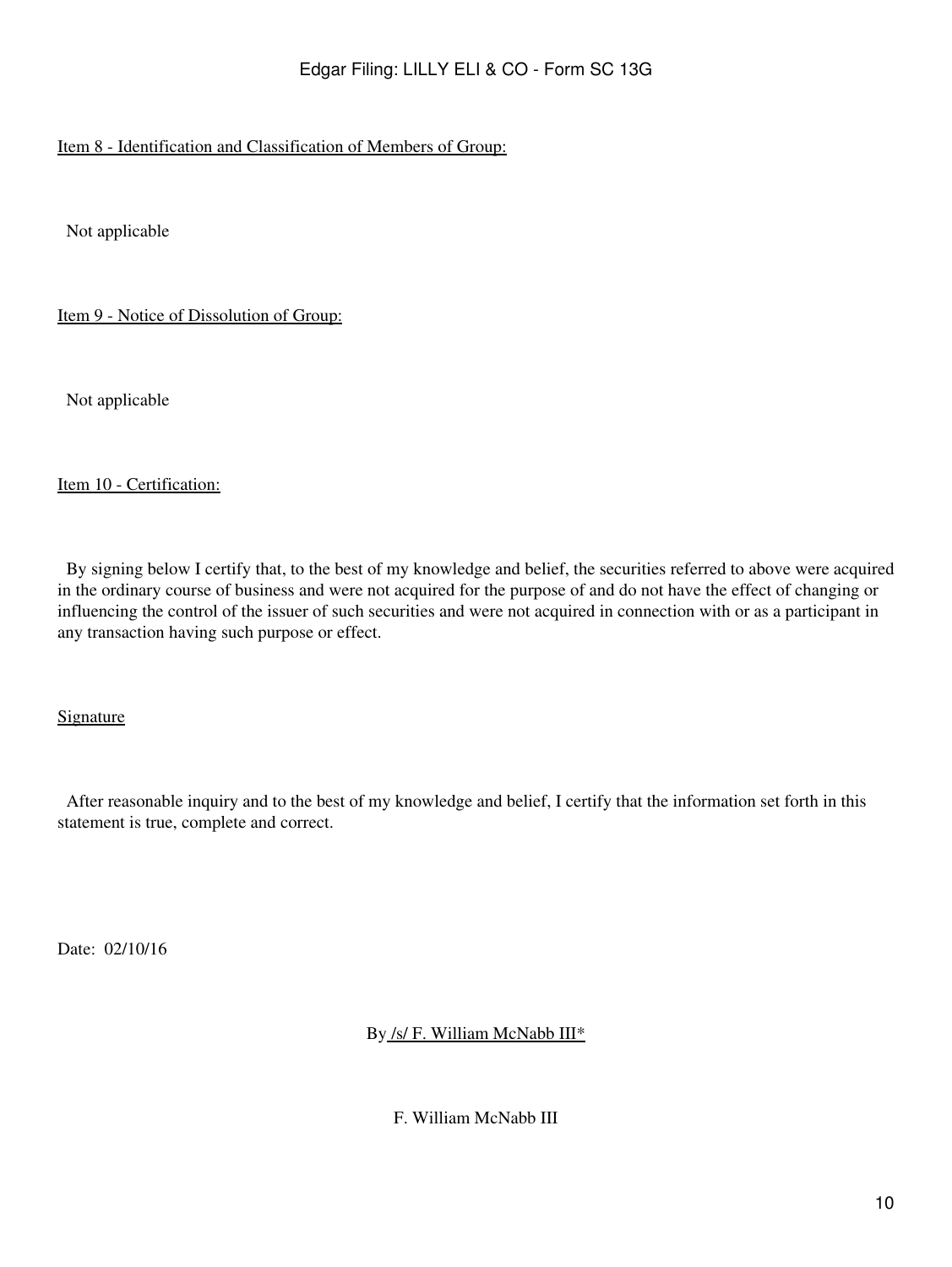# Edgar Filing: LILLY ELI & CO - Form SC 13G

President and Chief Executive Officer

\*By: /s/ Glenn Booraem

Glenn Booraem, pursuant to a Power of Attorney filed September 9, 2013, see File Number 005-56905, Incorporated by Reference